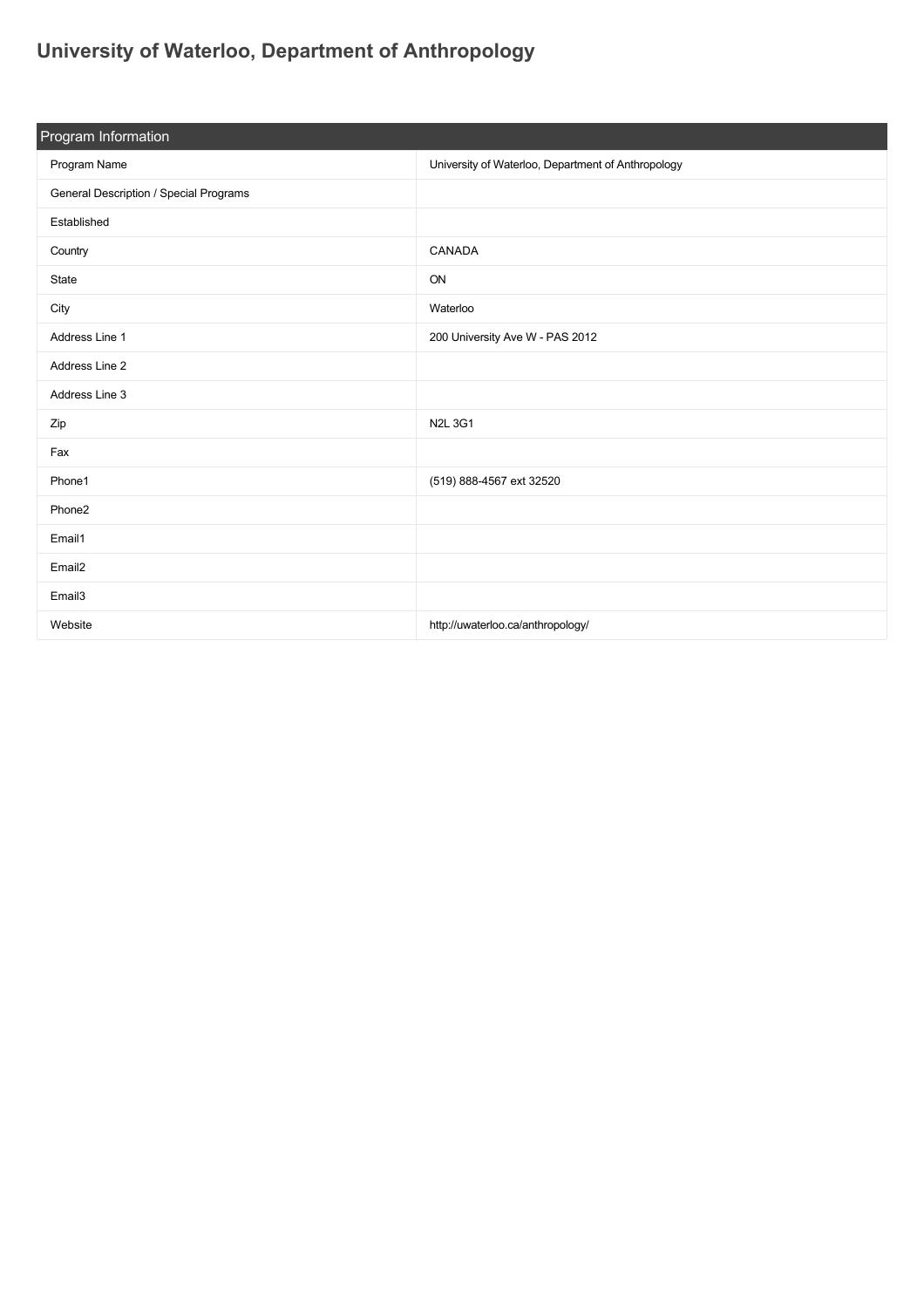| <b>Program Details</b>        |                                                                                                                                                                                                                                                                                                                                                                                                                                                                                                                                                                                                                                                                                                                                                                     |
|-------------------------------|---------------------------------------------------------------------------------------------------------------------------------------------------------------------------------------------------------------------------------------------------------------------------------------------------------------------------------------------------------------------------------------------------------------------------------------------------------------------------------------------------------------------------------------------------------------------------------------------------------------------------------------------------------------------------------------------------------------------------------------------------------------------|
| Degrees Offered               | Public Issues Anthropology MA; Anthropology BA General/Honours, Arts and<br>Business co-op option                                                                                                                                                                                                                                                                                                                                                                                                                                                                                                                                                                                                                                                                   |
| <b>Highest Degree Offered</b> | MA/MS                                                                                                                                                                                                                                                                                                                                                                                                                                                                                                                                                                                                                                                                                                                                                               |
| <b>BA/BS Field Areas</b>      | • Anthropology                                                                                                                                                                                                                                                                                                                                                                                                                                                                                                                                                                                                                                                                                                                                                      |
| <b>BA/ BS Requirements</b>    | Three-year general BA in Anthropology requires the successful completion of a<br>minimum 30 courses with an overall cumulative average of at least 60% and a<br>cumulative major average of at least 65%. At least 12 courses must be in<br>Anthropology. Four-year general BA in Anthropology requires the successful<br>completion of a minimum of 40 courses with a cumulative average of at least<br>60% and a cumulative major average of at least 65%. At least 16 courses must<br>be in Anthropology. BA with Honours in Anthropology requires the successful<br>completion of a minimum of 40 courses with an overall cumulative average of at<br>least 60% and a cumulative major average of at least 70%. At least 16 courses<br>must be in Anthropology. |
| <b>MA/MS Field Areas</b>      | • Anthropology<br>• Archaeology<br>• Biological Anthropology<br>• Cultural Anthropology                                                                                                                                                                                                                                                                                                                                                                                                                                                                                                                                                                                                                                                                             |
| <b>MA/ MS Requirements</b>    | Only students with a four-year undergraduate honours degree, or equivalent, will<br>be admitted into the program. The expectation is that the undergraduate degree<br>will be in Anthropology, but students with at least 5 courses in Anthropology may<br>be admitted as long as these were part of a major in another social science or<br>humanities program. We will also accept students with a background in the<br>natural sciences, as long as the 5 Anthropology courses they have taken include<br>ethnography, anthropological theory, and Biological or Archaeological<br>Anthropology.                                                                                                                                                                 |
| <b>MA/MS Specializations</b>  | MA in Public Issues Anthropology                                                                                                                                                                                                                                                                                                                                                                                                                                                                                                                                                                                                                                                                                                                                    |
| <b>Internships Available</b>  |                                                                                                                                                                                                                                                                                                                                                                                                                                                                                                                                                                                                                                                                                                                                                                     |
| <b>Internship Required</b>    |                                                                                                                                                                                                                                                                                                                                                                                                                                                                                                                                                                                                                                                                                                                                                                     |
| Certs Offered                 |                                                                                                                                                                                                                                                                                                                                                                                                                                                                                                                                                                                                                                                                                                                                                                     |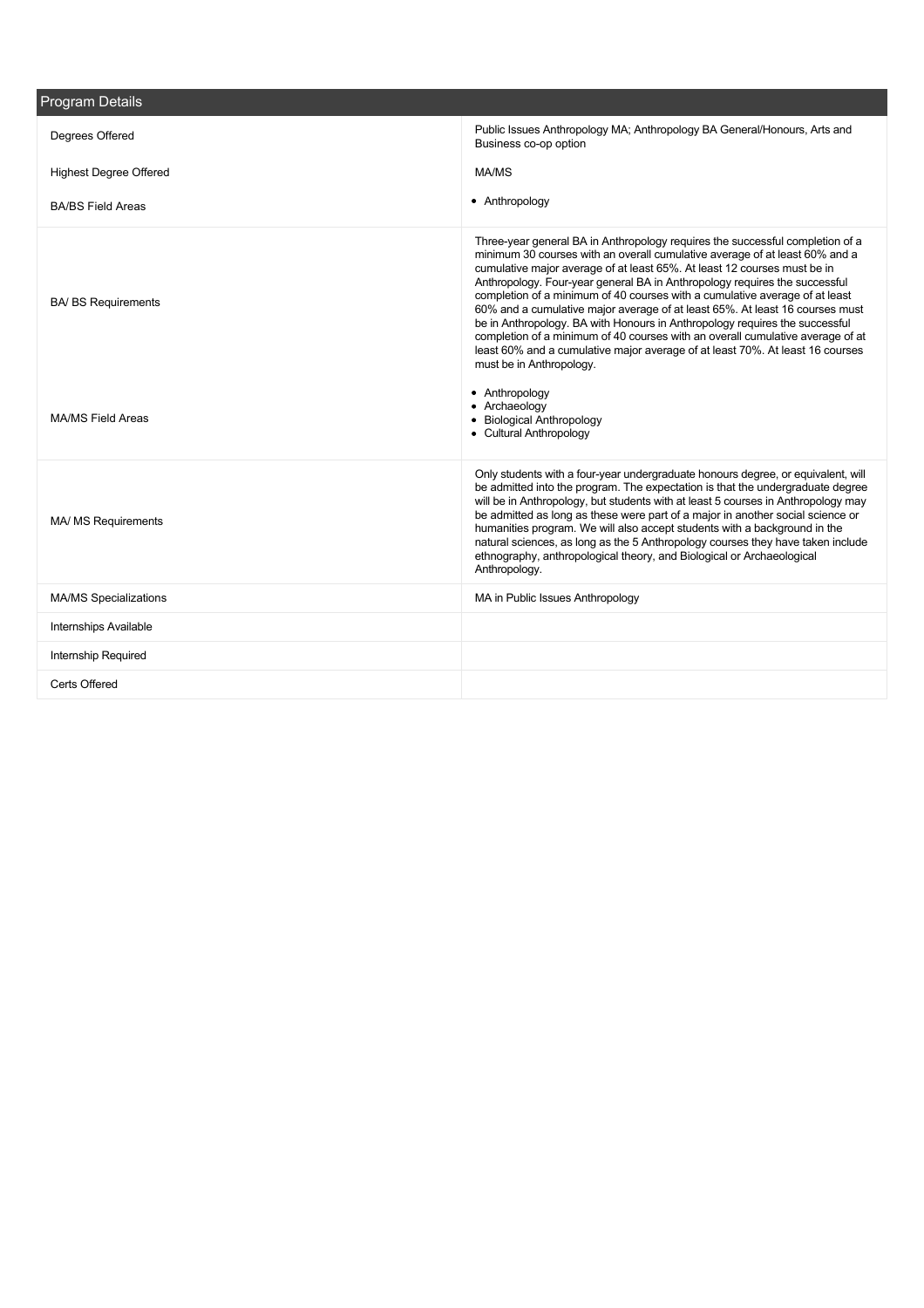| Statistical Information |                                                         |                |  |
|-------------------------|---------------------------------------------------------|----------------|--|
|                         | Number of Female Grad Students                          | $\overline{7}$ |  |
|                         | BA/BS DEGREES GRANTED TO FEMALES                        | 13             |  |
|                         | MA/MS Degrees Granted To Males                          | 0              |  |
|                         | Number of Female Undergrad Students                     | 35             |  |
|                         | AA/AS DEGREES GRANTED TO FEMALES                        | 0              |  |
|                         | MA/MS Degrees Granted To Females                        | 5              |  |
| 2016-17                 | PHD Degrees Granted To Females                          | 0              |  |
|                         | Number of New Grad Students                             | 9              |  |
|                         | Percentage OF FULL-TIME GRAD STUDENTS receiving funding | 89             |  |
|                         | BA/BS Degrees Granted To Males                          | 4              |  |
|                         | AA/AS Degrees Granted To Males                          | 0              |  |
|                         | Number of Male Undergrad Students                       | 11             |  |
|                         | Number of Male Grad Students                            | $\overline{2}$ |  |
|                         | PHD Degrees Granted To Males                            | 0              |  |
|                         | Number of Female Grad Students                          | 3              |  |
|                         | BA/BS DEGREES GRANTED TO FEMALES                        | 13             |  |
|                         | MA/MS Degrees Granted To Males                          | $\overline{2}$ |  |
|                         | Number of Female Undergrad Students                     | 39             |  |
|                         | AA/AS DEGREES GRANTED TO FEMALES                        | 0              |  |
|                         | MA/MS Degrees Granted To Females                        | $\overline{2}$ |  |
| 2015-16                 | PHD Degrees Granted To Females                          | 0              |  |
|                         | Number of New Grad Students                             | 6              |  |
|                         | Percentage OF FULL-TIME GRAD STUDENTS receiving funding | 100            |  |
|                         | BA/BS Degrees Granted To Males                          | 5              |  |
|                         | AA/AS Degrees Granted To Males                          | 0              |  |
|                         | Number of Male Undergrad Students                       | 12             |  |
|                         | Number of Male Grad Students                            | 3              |  |
|                         | PHD Degrees Granted To Males                            | 0              |  |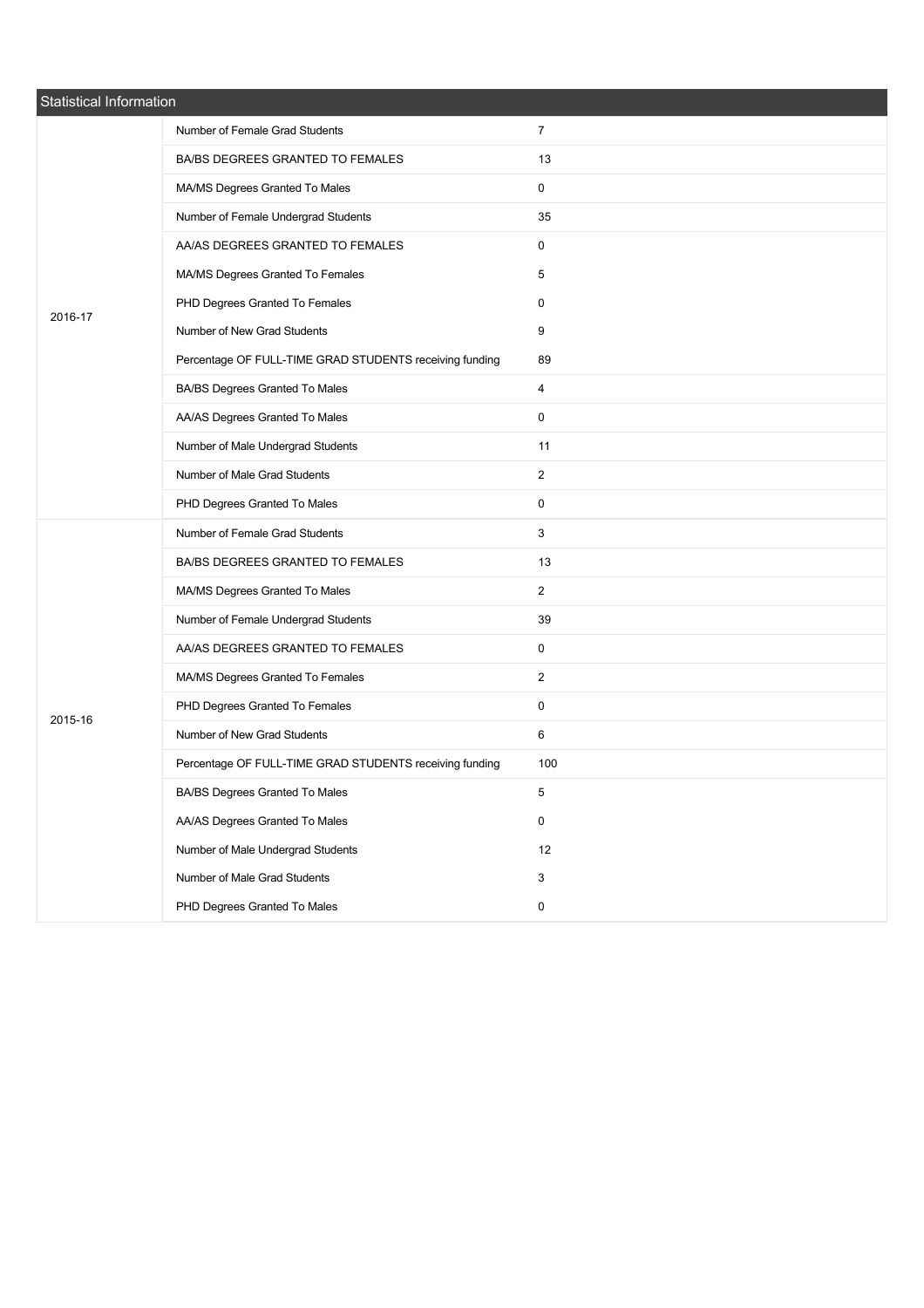|         | Number of Female Grad Students                          | 3              |
|---------|---------------------------------------------------------|----------------|
|         | BA/BS DEGREES GRANTED TO FEMALES                        | 11             |
|         | MA/MS Degrees Granted To Males                          | $\overline{2}$ |
|         | Number of Female Undergrad Students                     | 31             |
|         | AA/AS DEGREES GRANTED TO FEMALES                        | 0              |
|         | MA/MS Degrees Granted To Females                        | 3              |
| 2014-15 | PHD Degrees Granted To Females                          | 0              |
|         | Number of New Grad Students                             | 5              |
|         | Percentage OF FULL-TIME GRAD STUDENTS receiving funding | 100            |
|         | BA/BS Degrees Granted To Males                          | 4              |
|         | AA/AS Degrees Granted To Males                          | 0              |
|         | Number of Male Undergrad Students                       | 11             |
|         | Number of Male Grad Students                            | $\overline{2}$ |
|         | PHD Degrees Granted To Males                            | 0              |
|         | Number of Female Grad Students                          | 3              |
|         | BA/BS DEGREES GRANTED TO FEMALES                        | 10             |
|         | MA/MS Degrees Granted To Males                          | $\overline{2}$ |
|         | Number of Female Undergrad Students                     | 52             |
|         | AA/AS DEGREES GRANTED TO FEMALES                        | 0              |
|         | MA/MS Degrees Granted To Females                        | 3              |
| 2013-14 | PHD Degrees Granted To Females                          | 0              |
|         | Number of New Grad Students                             | 5              |
|         | Percentage OF FULL-TIME GRAD STUDENTS receiving funding | 100            |
|         | <b>BA/BS Degrees Granted To Males</b>                   | 4              |
|         | AA/AS Degrees Granted To Males                          | 0              |
|         | Number of Male Undergrad Students                       | 15             |
|         | Number of Male Grad Students                            | $\overline{2}$ |
|         | PHD Degrees Granted To Males                            | 0              |
|         | Number of Female Grad Students                          | 5              |
|         | BA/BS DEGREES GRANTED TO FEMALES                        | 10             |
|         | MA/MS Degrees Granted To Males                          | $\overline{2}$ |
|         | Number of Female Undergrad Students                     | 51             |
|         | AA/AS DEGREES GRANTED TO FEMALES                        | 0              |
|         | MA/MS Degrees Granted To Females                        | 4              |
| 2012-13 | PHD Degrees Granted To Females                          | 0              |
|         | Number of New Grad Students                             | 5              |
|         | Percentage OF FULL-TIME GRAD STUDENTS receiving funding | 100            |
|         | BA/BS Degrees Granted To Males                          | 4              |
|         | AA/AS Degrees Granted To Males                          | 0              |
|         | Number of Male Undergrad Students                       | 15             |
|         | Number of Male Grad Students                            | $\overline{2}$ |
|         | PHD Degrees Granted To Males                            | 0              |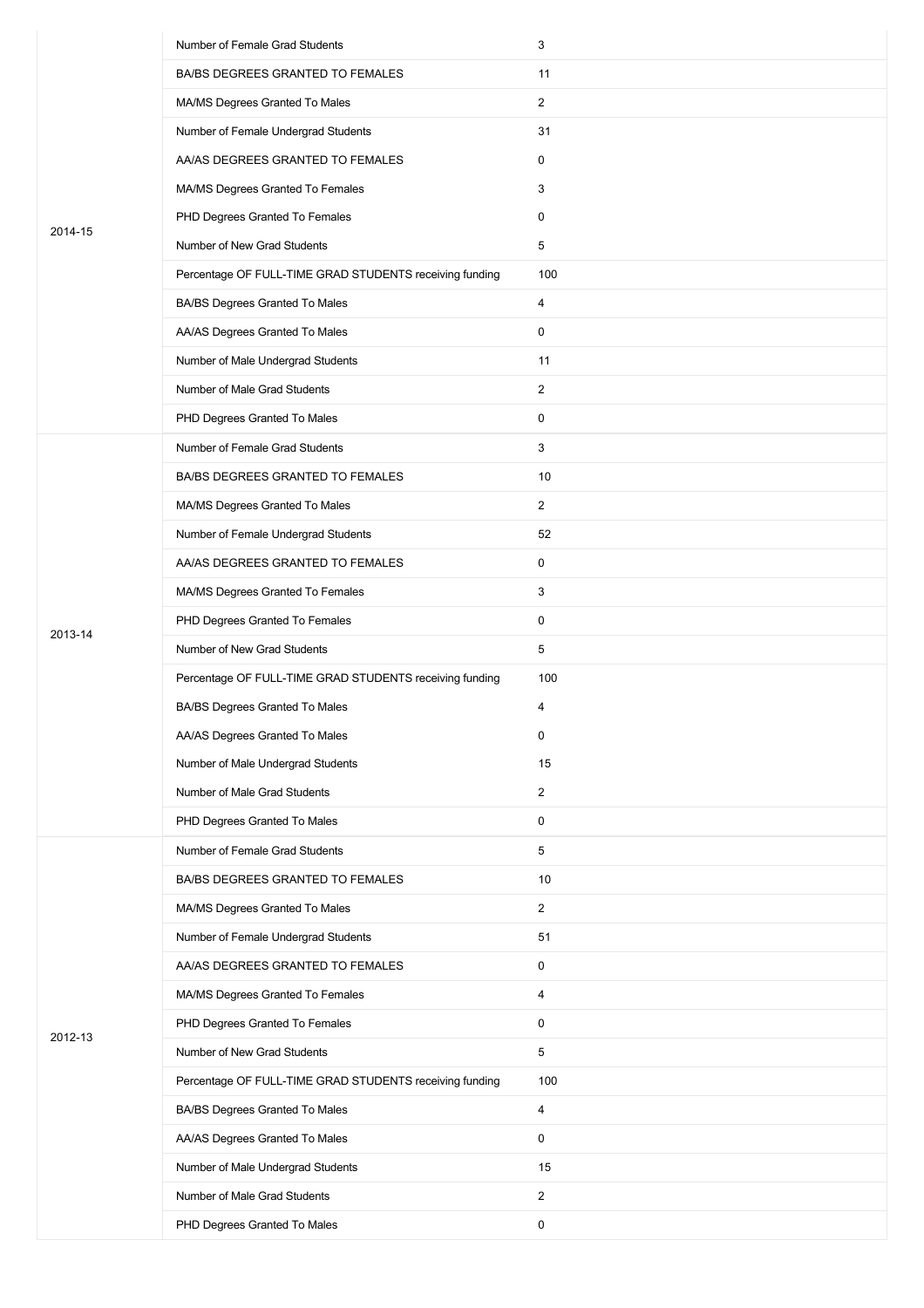| Program Contacts          |       |                              |                                                                                                                                                                                                |                                                |                                                                                           |
|---------------------------|-------|------------------------------|------------------------------------------------------------------------------------------------------------------------------------------------------------------------------------------------|------------------------------------------------|-------------------------------------------------------------------------------------------|
| Name                      | Phone | Email                        | <b>Interest/Specialty Areas</b>                                                                                                                                                                | Geographic Area(s) of<br><b>Expertise</b>      | <b>Geographic Areas of Expertise</b><br>International                                     |
| Jennifer<br>Doucet        |       | jennifer.doucet@uwaterloo.ca |                                                                                                                                                                                                |                                                |                                                                                           |
| Götz<br>Hoeppe            |       | ghoeppe@uwaterloo.ca         | Environmental anthropology,<br>anthropology of science,<br>technology and media, skill<br>and expertise, theory and<br>methods of sociocultural<br>anthropology                                | India                                          | India, South and Central Asia                                                             |
| Mahiye<br>Secil<br>Dagtas |       | sdagtas@uwaterloo.ca         | Anthropology of religion,<br>anthropology of gender and<br>feminism                                                                                                                            | Turkey                                         | East Asia and the Pacific, Turkey                                                         |
| Robert<br>Park            |       | rwpark@uwaterloo.ca          | Archaeological<br>anthropology, archaeology,<br>archaeofauna                                                                                                                                   | Canadian Arctic,<br>Southern Ontario           | Western Hemisphere                                                                        |
| Jennifer Liu              |       | jennifer.liu@uwaterloo.ca    | Medical anthropology,<br>global health, identity, stem<br>cell research                                                                                                                        | Taiwan, China, US,<br>Zambia                   | China, Sub-Saharan<br>Africa, Taiwan, Zambia                                              |
| Alexis<br>Dolphin         |       |                              | Biological anthropology,<br>dental anthropology, human<br>osteology, bioarchaeology,<br>paleonutrition and<br>paleopollution                                                                   | Ontario, Belize,<br>Mexico, Iceland,<br>Norway | Belize, Europe /<br>Eurasia, Iceland, Mexico, Norway, Western<br>Hemisphere               |
| Christopher<br>Watts      |       | c3watts@uwaterloo.ca         | Monumentality, landscape<br>practices, materiality,<br>relational ontologies                                                                                                                   | <b>Lower Great Lakes</b>                       | Western Hemisphere                                                                        |
| Maria<br>Liston           |       | mliston@uwaterloo.ca         | Bioarchaeology, human<br>osteology, paleopathology                                                                                                                                             | North America,<br>Greece                       | Europe / Eurasia, Greece, Western<br>Hemisphere                                           |
| Adrienne<br>Lo            |       | a27lo@uwaterloo.ca           | Linguistic anthropology,<br>anthropology of education                                                                                                                                          | South Korea, Korean<br>America                 | East Asia and the Pacific, South<br>Korea, Western Hemisphere                             |
| Julie-Kate<br>Seirlis     |       | jseirlis@uwaterloo.ca        | Socio-cultural anthropology,<br>political anthropology                                                                                                                                         | Africa                                         | Sub-Saharan Africa                                                                        |
| Jasmin<br>Habib           |       | jhabib@uwaterloo.ca          | Diaspora, refugee and<br>indigenous identities                                                                                                                                                 | Israel, North America                          | East Asia and the Pacific, Israel, Western<br>Hemisphere                                  |
| Harriet<br>Lyons          |       | hlyons@uwaterloo.ca          | Social anthropology, gender<br>and sexuality, women's<br>issues, mass<br>communication, Judaism                                                                                                | Africa                                         | Sub-Saharan Africa                                                                        |
| David<br>Lubell           |       | dlubell@uwaterloo.ca         | Late Pleistocene-early<br>Holocene prehistory of the<br>western Mediterranean,<br>palaeoeconomies, lithic<br>analysis                                                                          |                                                | Algeria, Europe / Eurasia, Middle East<br>and North<br>Africa, Morocco, Portugal, Tunisia |
| Nic Hayes                 |       | nhayes@uwaterloo.ca          | Effect of colonialism,<br>globalization and<br>democratization on the<br>people of southern Malawi                                                                                             | Malawi                                         | Malawi, Sub-Saharan Africa                                                                |
| Andrew<br>Lyons           |       | a2lyons@uwaterloo.ca         | Social anthropology, gender<br>and sexuality                                                                                                                                                   |                                                |                                                                                           |
| Mary<br>Jackes            |       | mkjackes@uwaterloo.ca        | Bioarchaeology and skeletal<br>biology                                                                                                                                                         |                                                |                                                                                           |
| Craig<br>Janes            |       | cjanes@uwaterloo.ca          | Medical anthropology,<br>global health                                                                                                                                                         |                                                |                                                                                           |
| Robert<br>MacDonald       |       | rimacdon@uwaterloo.ca        | Ecological archaeology,<br>archaeological site potential<br>modeling, geographical<br>information system (GIS)<br>applications in archaeology,<br>Iroquoian archaeology and<br>lithic analysis | Ontario, Canada                                | Canada, Western Hemisphere                                                                |
| Kitty<br>Corbett          |       | kit.corbett@uwaterloo.ca     | Medical anthropology,<br>global health                                                                                                                                                         |                                                |                                                                                           |